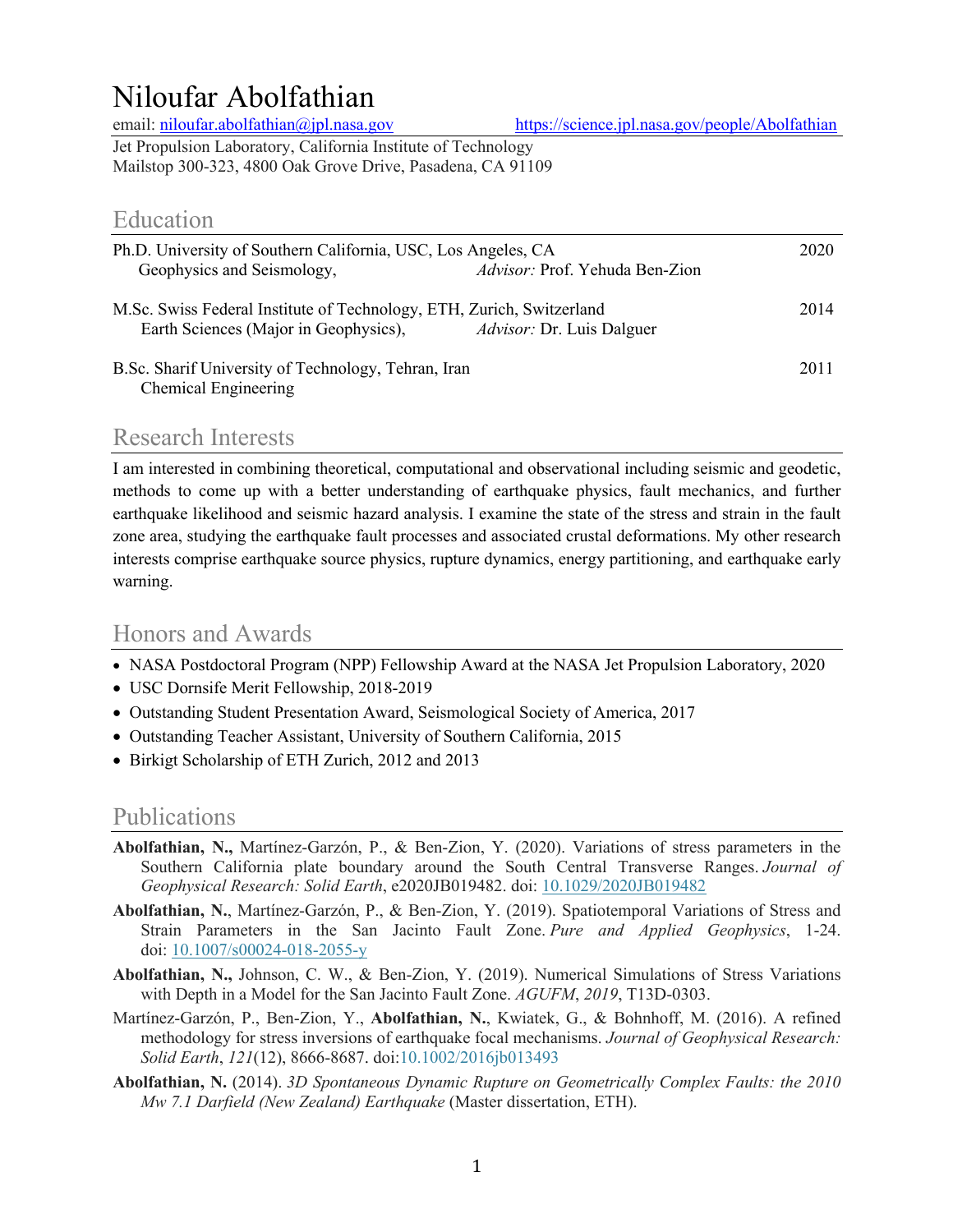# Professional Experiences

*Postdoctoral Fellow* Jet Propulsion Laboratory, California Institute of Technology, 2020-present *Research Assistant* Department of Earth Sciences, University of Southern California, 2014-2020 *Teaching Assistant* Department of Earth Sciences, University of Southern California, 2014-2020

- Geosystems, Fall 2014
- Data Analysis in the Earth and Environmental Sciences, Fall 2015 **(Best TA Award)** & Fall 2019
- Earthquakes, Spring 2016 & Spring 2017
- Planet Earth, Spring 2018
- The Nature of Scientific Inquiry, Spring 2020

*Internship* **Research Laboratories of Environment Protection Organization, 2010** 

### Synergistic Activities

#### *Affiliations*

- Seismological Society of America (SSA), since 2013
- Southern California Earthquake Center (SCEC), since 2014
- American Geophysical Union (AGU), since 2016

#### *Scientific Journal Reviewer*

Journal of Geophysical Research (JGR), Solid Earth; Pure and Applied Geophysics (PAAG); Bulletin of Seismological Society of America (BSSA); **Tectonics** 

#### *Technical Session Chair*

- Seismological Society of America, Annual Meeting, 2019, Seattle, WA
- Seismological Society of America, Annual Meeting, 2020, Albuquerque, NM

### *Workshops*

- SCEC Cajon Pass Earthquake Gate Workshop, Sep. 2020
- UNAVCO InSAR Scientific Computing Environment (ISCE), ARIA Tools, and MintPy Training, Aug. 2020
- SCEC Community Geodetic Model (CGM), Sep. 2019, Palm Springs, CA
- SSA GeoGateway and Geodetic Imaging, Apr. 2019, Seattle, WA
- SCEC Community Stress Model (CSM), Jan. 2019, Pomona, CA (*Invited*)
- Modeling Earthquake Source Processes, Oct. 2018, Pasadena, CA
- SCEC Earthquake Gate Area Initiative, Sep. 2018, Palm Springs, CA
- Crustal Deformation Modeling, Jun. 2017, Golden, CO<sub>SEP1</sub>
- State of Stress in the Earth Crust, LANL, Oct. 2016, Santa Fe, NM

#### *Fieldtrips*

- Measuring fault rupture offsets, Jul. 2019, Ridgecrest, CA
- Examining crystalline rocks in the fault core and exposed brittle-ductile transition zone, Mar. 2019, San Jacinto Fault Zone, CA
- Visiting the earthquake gate area, Sep. 2018, Cajon Pass, CA
- Nodal array retrieval, Aug. 2018, Cahuilla and Pinon Flat, CA
- Geophone deployment, Feb. 2018, Anza, CA
- Surface geology and instrumentation, Oct. 2015, Toro Peak and Pinon Flat, CA
- Structural field mapping, Apr. 2012, Alps, Val d'Ossola, Italy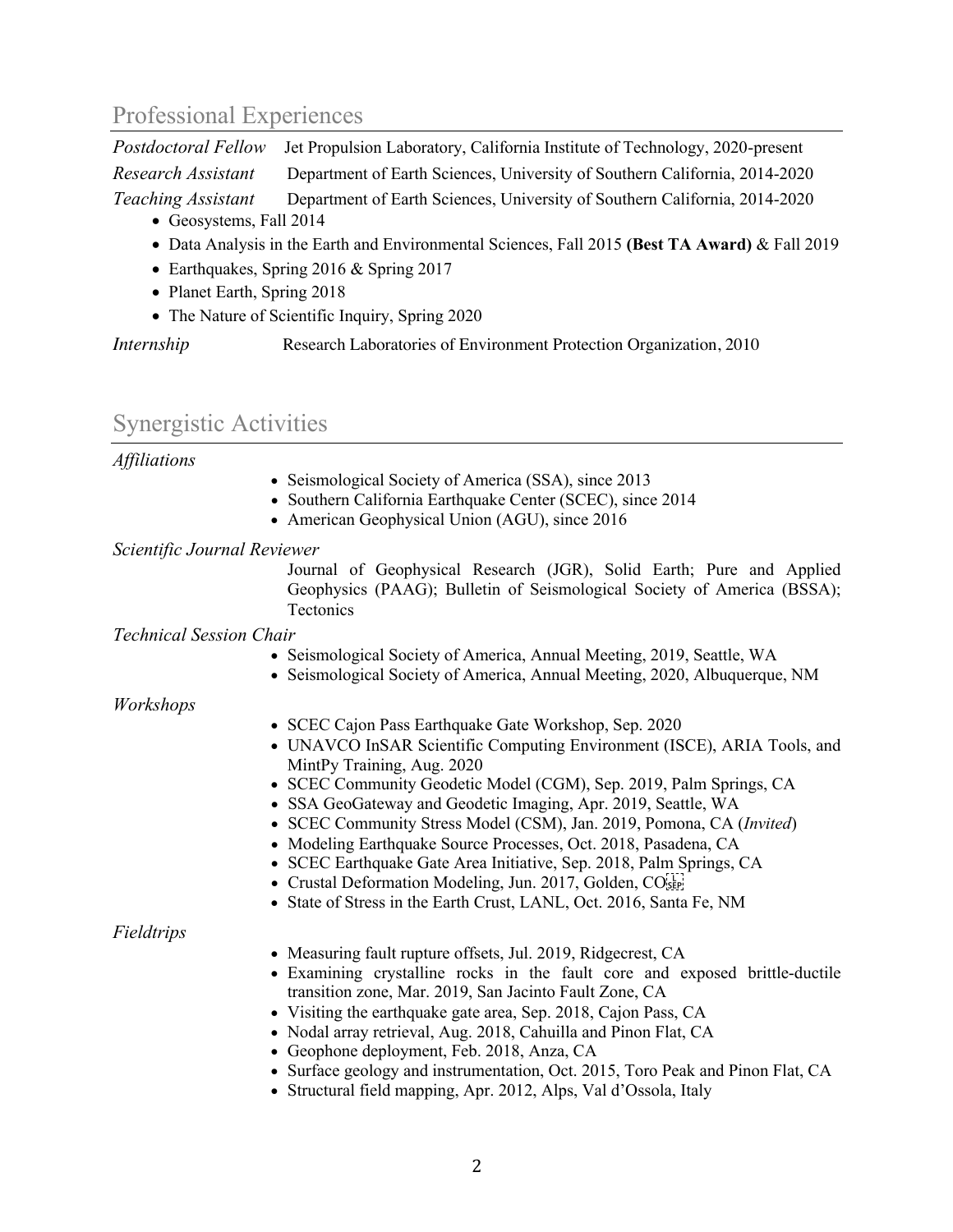# Selected Presentations

#### *Selected Oral Presentations*

**Abolfathian, N.** (to be presented Sep. 2020) SCEC Cajon Pass Earthquake Gate Workshop.

- **Abolfathian, N.** (2019) Spatial Variations of Stress Patterns Near the South Central Transverse Ranges in Southern California, SSA Annual Meeting, Seattle, WA.
- **Abolfathian, N.** (2019) Stress Patterns in San Jacinto fault zone and South Central Transverse Ranges, Earth Science Department Seminar, University of Southern California **(Invited)**
- **Abolfathian, N.** (2019) Stress Patterns in San Jacinto fault zone and South Central Transverse Ranges, SCEC Community Stress Model (CSM) Workshop, Pomona, CA. **(Invited)**
- **Abolfathian, N.**, & Ben-Zion Y. (2018) Variations of stress parameters near Cajon Pass from inversion of focal mechanisms, Cajon Pass Earthquake Gate Area Workshop, SCEC Meeting, Palm Springs, CA. **(Invited)**
- **Abolfathian, N.**, Martínez-Garzón P., & Ben-Zion Y. (2017) Spatio-temporal variations of stress parameters in the San Jacinto fault zone, SSA Annual Meeting, Denver, CO. **(Student Presentation Award)**
- **Abolfathian, N.**, Martínez-Garzón P., & Ben-Zion Y. (2016), Towards detailed characterization of spatio-temporal variations in stress parameters along the San Jacinto fault zone, State of Stress in the Earth Crust Workshop by Los Alamos National Laboratory, Santa Fe, NM.

### *Selected Poster Presentations*

- **Abolfathian, N.**, Johnson C.W., & Ben-Zion Y. (2019). Numerical simulations of stress variations with depth in a model for the San Jacinto fault zone. Abstract T13D-0303, AGU Fall Meeting, San Francisco, CA.
- **Abolfathian, N.**, Johnson C.W., & Ben-Zion Y. (2018). Numerical simulations of stress variations with depth near the brittle-ductile transition of a strike-slip fault. SSA Annual Meeting. Miami, FL.
- **Abolfathian, N.**, Martínez-Garzón P., & Ben-Zion Y. (2017). Spatio-temporal variations of stress parameters in the San Jacinto Fault Zone. SCEC Annual Meeting. Palm Springs, CA.
- **Abolfathian, N.**, Martínez-Garzón P., & Ben-Zion Y. (2016). Towards detailed characterization of spatio-temporal variations in stress parameters along the San Jacinto fault zone. Abstract T43E-3096A, AGU Fall Meeting. San Francisco, CA.
- **Abolfathian, N.**, Martínez-Garzón P., & Ben-Zion, Y. (2016). Towards detailed stress anatomy of San Jacinto fault zone. SSA Annual Meeting. Reno, NV.

### Selected Research Experiences

Numerical simulations of stress variations with depth in a model for the San Jacinto Fault Zone

- Analyzing the spatio-temporal variations of stress and strain parameters near the Southern Central Transverse Ranges and San Jacinto Fault Zone
- Estimating rupture directivity of moderate earthquakes with spectral analysis, utilizing the azimuthal variations of corner frequencies
- 3D Spontaneous dynamic rupture on geometrically complex faults: the 2010 Mw 7.1 Darfield (New Zealand) earthquake
- Examining the accuracy of waveforms in order to construct once-and-for-all database for arbitrary seismograms upon spherically symmetric Earth models

Programming 2D diffusion and 2D elasticity codes using finite element method (FEM)

Modeling slab break-off with finite difference method (FDM)